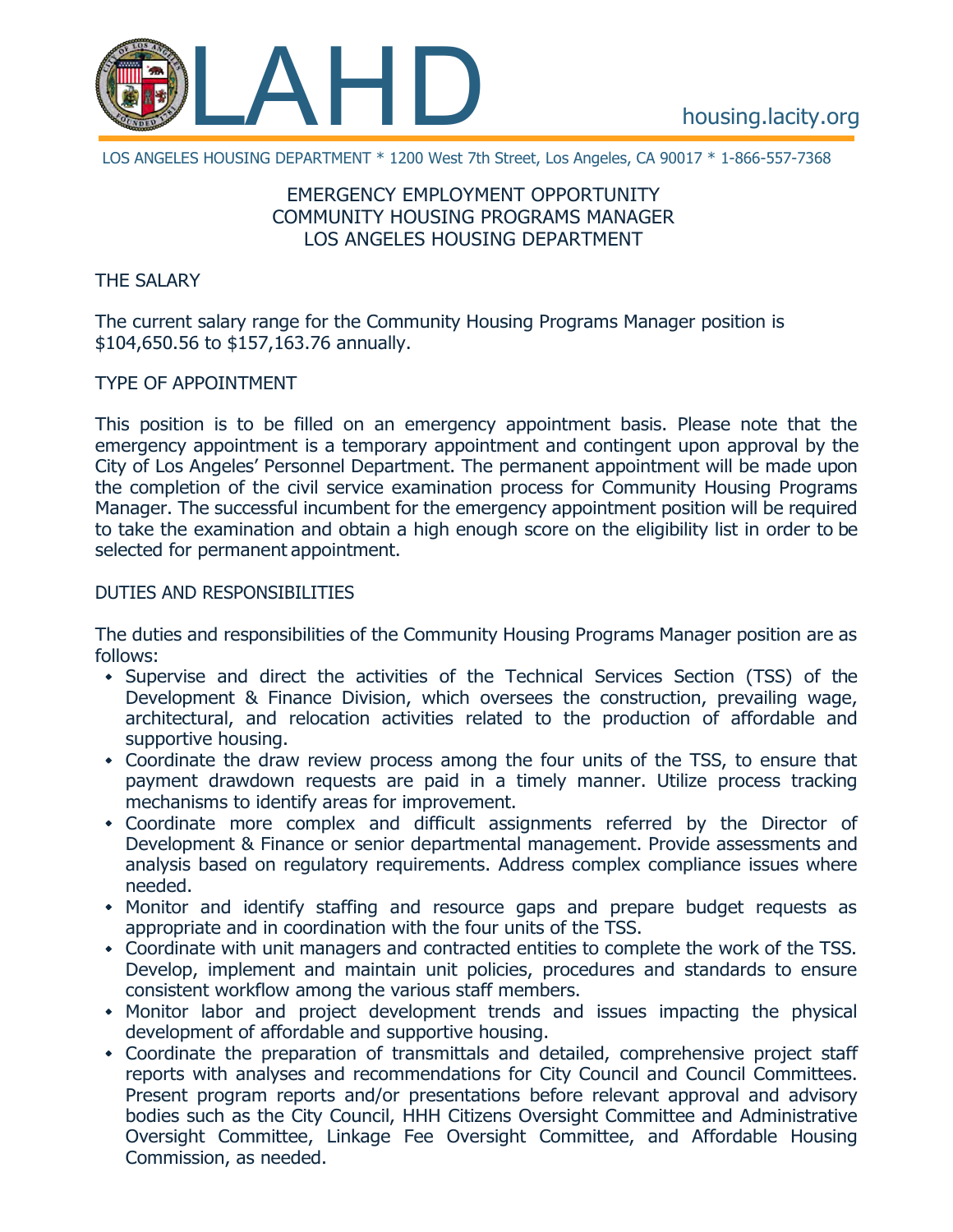# REQUIREMENTS

Candidates for this position must meet the following requirements:

Four years of full-time paid housing rehabilitation or production experience, at the level of Rehabilitation Project Coordinator or comparable class, supervising employees administering a public or private housing rehabilitation, housing production, real estate or real estate financing program relating to community based housing programs.

### KNOWLEDGE AND ABILITY

Desirable candidates should also have the following knowledge and abilities:

### Knowledge of:

- Public policy and governmental program principles and responsibilities;
- The theory, principles, and practices of housing rehabilitation or production and subsidized rehabilitation or production programs;
- Federal, state, and local laws and regulations governing housing rehabilitation or production and subsidized rehabilitation or production programs;
- The major principles, practices, and techniques of budgeting, personnel administration, organization and management;
- Supervisory principles and practices, including planning, delegating, and controlling the work of subordinates;
- Techniques for complex and multi-layered task coordination with multiple and diverse professionals, work units, andagencies;
- Techniques of training, instructing, and evaluating subordinates' work performance;
- Techniques for counseling, disciplining, and motivating subordinate personnel;
- Procedures for grievance handling; and
- Supervisory responsibility for equal employment opportunity and affirmative action as set forth in the City's Affirmative Action Program.

# Ability to:

- Plan, coordinate, direct, and review the activities of a large group of professional and technical employees engaged in administrative, financial, and construction activities;
- Organize and manage technical and financial resources to achieve maximum efficiency and production;
- Think creatively and strategically in furtherance of program goals and the mission of the Bureau;
- Coordinate, at the community level, programs associated with housing rehabilitation or production activities;
- Explain program procedures and objectives to appropriate private and public agencies, organizations, and individuals;
- Prepare and present oral and written reports and recommendations of a budgetary, technical, or evaluative nature, clearly, concisely, logically, and convincingly;
- Train and evaluate subordinate personnel and the ability to deal tactfully and effectively with representatives of governmental or community organizations, financial institutions, City officials, and the public; and
- Establish and maintain a work environment to enhance both employee morale and productivity.